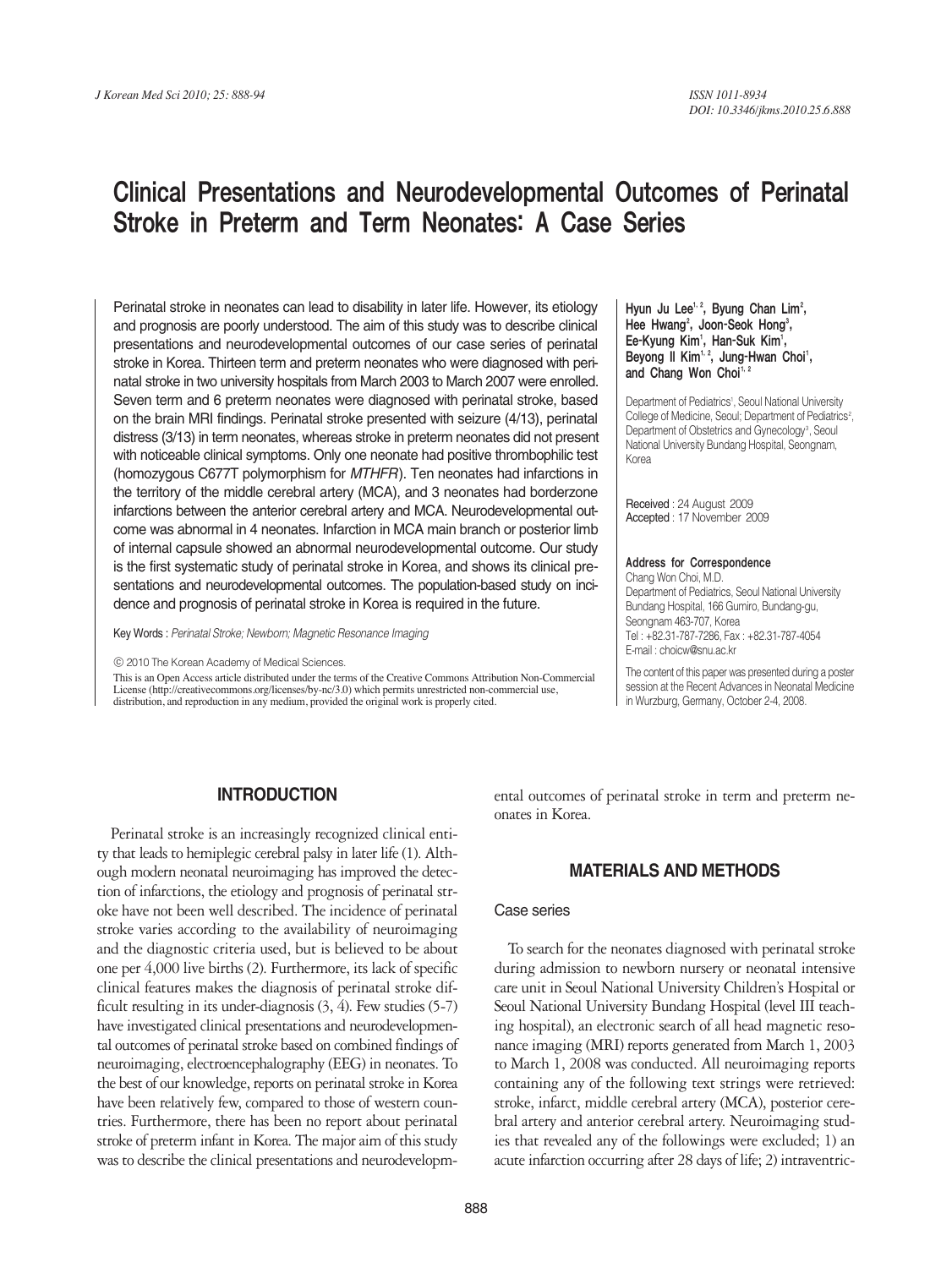ular hemorrhage with unilateral parenchymal hemorrhage (venous infarction); 3) cystic periventricular leukomalacia; and 4) bacterial meningitis. The institutional review board of Seoul National University Bundang Hospital approved the study (B-0911/087-104), and informed consent was waivered.

# Maternal and perinatal characteristics

Maternal and perinatal information was obtained from electronic medical records. Complications during pregnancy or delivery were searched and included placental abruption, preeclampsia, intrauterine growth restriction, chorioamnionitis, oligohydramnios, prolonged second stage of labor, maternal prothrombotic disorder, and fetomaternal transfusion. Chorioamnionitis was diagnosed by placental histopathology, but this information was available only in 6 neonates. Perinatal factors included meconium-stained amniotic fluid, abnormal fetal heart rate pattern, umbilical arterial blood pH, type of delivery, and Apgar scores. Abnormal fetal heart rate patterns included late deceleration and decreased variability. Perinatal distress was defined as umbilical arterial blood pH lower than 7.0 or significant respiratory depression requiring tracheal intubation at the delivery room.

#### Thrombophilic factors

Thrombophilic screening test included prothrombin time, activated partial thromboplastin time, platelet count, fibrinogen, protein C, protein S, antithrombin III, anticardiolipin antibodies, and lupus anticoagulant. In addition, the presence of heterozygous factor V Leiden, G20210A mutation of the prothrombin gene, and homozygous C677T polymorphism for *MTHFR* was screened by PCR-based mutation analysis.

## Brain MRI

Brain MRI was performed as a part of routine evaluation process for seizure, unexplained perinatal distress or prematurity. The infants were imaged on a 1.5 Tesla unit system (Intra Philips Medical Systems, Best, Netherlands) using T1 weighted spin echo (SE 600/20 msec), inversion recovery (3800/30/950), and T2 weighted spin echo (SE 3500/208 msec) sequences, at a slice thickness of 3-4 mm. The field of view was 150-200 mm, and matrices were  $256 \times 256$  or 512 ×512. Single-shot, multi-slice spin echo and echo planar imaging sequence were obtained with the following parameters comprise TR=800 msec, TE=123 msec, and diffusion sensitivity  $(b=1,100 \text{ sec/mm}^2)$ . The diffusion gradient was applied to the cephalocaudal axis direction. The magnetic resonance angiography images were performed in 8 neonates using a 3-dimensional time-of-flight technique, and data was processed with a maximum intensity projection method. Arterial distribution, involvement of the basal ganglia, thalamus, and internal capsule, and the presence of coexisting hemor-

rhage were determined from radiologic reports. In term neonates, brain MRI scans were completed between days 2 and 4 of life except for one neonate in whom MRI scan was performed on day 16 after weaning from ventilator. Infarction in preterm infants was first detected by sequential brain ultrasonography and later confirmed by brain MRI. Based on the location, extent, and shape of the lesions, infarctions were categorized as either being in the territory of main cerebral arterial branch or having a borderzone distribution. Infarctions in the territory of the MCA were subdivided further according to a modified version of the criteria suggested by de Vries et al. into main cerebral branches, cortical branches, and lenticulostriate branches (8).

# Electroencephalography

Twelve neonates underwent full standard EEG (16 channels) at a recording speed of 15 mm/sec. States of the neonates and all movements during examinations were recorded by a single technician. Background rhythm and the presence of epileptic discharges were evaluated.

## Neurodevelopmental outcomes

Assessment of neurologic outcome was based on the neurologic examination findings performed at the last follow-up visits (14 months to 6 yr of age). A diagnosis of developmental delay was based on the results of Bayley Scales of Infant Development-2 (BSID-2) performed at 12 months corrected of age. In patients born prematurely, the correction for prematurity was made. BSID-2 was performed by a single pediatric rehabilitationist.

## **RESULTS**

#### Clinical presentations of our case series

A total of 13 neonates, diagnosed with perinatal stroke during admission, were discovered. Of these neonates, 7 were term and 6 were preterm neonates, and 6 (46%) were male. Gestational age of preterm neonates ranged from 29 to 36 weeks, and birth weights ranged from 1,080 to 3,380 g (Table 1). Presenting symptoms or signs of perinatal stroke were seizure (4/13), significant perinatal distress (3/13), or apnea (1/13). Seizures occurred between 2 and 6 days after birth. Three neonates who presented with seizure were easily recognized clinically and promptly diagnosed, whereas those without seizure were unnoticed until stroke had been confirmed by brain MRI. In these neonates without seizure, brain MRI was performed as a part of routine evaluation process for unexplained perinatal distress in term neonates. In preterm neonates, serial cerebral ultrasonography, which was available in the neonatal intensive care unit at bedside, was performed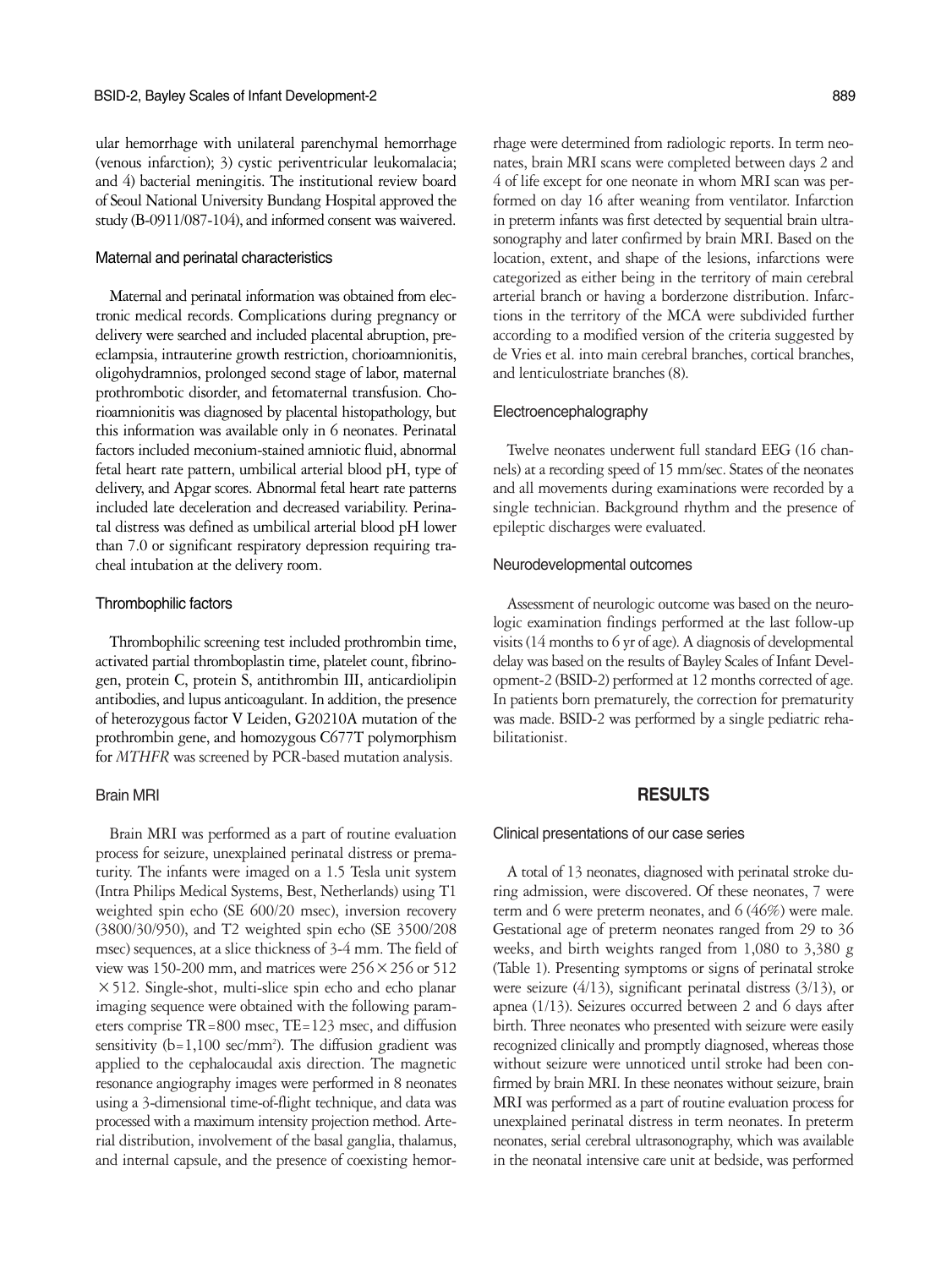as a routine evaluation of prematurity through the anterior fontanel. In 5 of the 6 preterm neonates, infarction was first detected by sequential brain ultrasonography and later confirmed by brain MRI. In one preterm neonate born at the 36th week of gestation, infarction presented with a sudden onset of apnea. The other preterm neonates with infarction were all asymptomatic. In all term and preterm neonates with perinatal stroke, routine laboratory tests including serum electrolytes, glucose, creatinine, liver function tests, lactate, white blood cell counts, C-reactive protein, and TORCH screening were normal. There was no laboratory evidence of polycythemia, thrombocytopenia or coagulation defects. No infants had structural cardiac abnormalities.

## Maternal and perinatal characteristics

Maternal risk factors for perinatal stroke were present in 9

Table 1. Clinical presentations of perinatal stroke

| Patients | Gestational<br>age (week) | Sex | <b>Birth</b><br>weight (g) | Seizure   | Perinatal<br>distress | Apnea |
|----------|---------------------------|-----|----------------------------|-----------|-----------------------|-------|
| 1        | 29                        | F   | 1,260                      |           |                       |       |
| 2        | 31                        | M   | 1,080                      |           |                       |       |
| 3        | 32                        | M   | 1,490                      |           |                       |       |
| 4        | 33                        | F   | 1,880                      |           |                       |       |
| 5        | 36                        | F   | 3,380                      |           |                       |       |
| 6        | 36                        | F   | 1,950                      |           |                       |       |
| 7        | 38                        | M   | 2,410                      |           | $^{+}$                |       |
| 8        | 39                        | F   | 2,540                      |           | $^{+}$                |       |
| 9        | 40                        | M   | 3,400                      | $+$       |                       |       |
| 10       | 40                        | M   | 2,840                      |           | $+$                   |       |
| 11       | 40                        | F   | 3,360                      | $+$       |                       |       |
| 12       | 41                        | M   | 3,500                      | $+$       |                       |       |
| 13       | 41                        | F   | 3,240                      | $\ddot{}$ |                       |       |
|          |                           |     |                            |           |                       |       |

Table 2. Maternal and perinatal characteristics of patients with perinatal stroke

(69%) of the 13 neonates: 1 placental abruption; 2 preeclampsia; 1 chorioamnionitis; 1 oligohydramnios; 2 prolonged second stage of labor; 2 maternal prothrombotic disorder (antiphospholipid syndrome). There was no evidence of placental infarction in 6 neonates whose placenta were examined. Five neonates were born by spontaneous vaginal delivery and eight by cesarean section. Abnormal fetal heart rate patterns were seen in 4 term and 1 preterm neonates. These 4 term neonates were delivered by emergency cesarean section. Three of them required tracheal intubation at the delivery room. One neonate intubated at the delivery room developed meconium aspiration syndrome complicated by persistent pulmonary hypertension. All six preterm neonates with perinatal stroke did not require intubation at the delivery room. Perinatal distress was present in 3 neonates, and they had significant respiratory depression requiring tracheal intubation at the delivery room. One neonate had an umbilical arterial blood pH lower than 7.0. Four neonates had low Apgar scores below 5 at 1 min, but none at 5 min. Details of individual maternal and perinatal findings are shown in Table 2.

# Thrombophilic factors

Thrombophilic screening test was performed in 10 of the 13 neonates and 1 of these had abnormality. Antithrombin III, protein C, and protein S levels were within normal range. Heterozygous factor V Leiden and G20210A mutation of the prothrombin gene was not present. Homozygous C677T polymorphism for *MTHFR* was present in one neonate.

## Brain MRI findings

Eleven neonates (85%) had unilateral infarctions, which were more common on the left side than the right side (7:4). M, male; F, female. Ten neonates had infarctions in the territory of MCA, and 3

| Patients | Maternal & perinatal event            | <b>FHRP</b>            | Delivery    | UAB pH    | AS (1-5 min) | Resuscitation |
|----------|---------------------------------------|------------------------|-------------|-----------|--------------|---------------|
|          | Chorioamnionitis                      | Absence of variability | CS          | 7.18      | $0-5$        | Bag & mask    |
| 2        | Preeclampsia, IUGR                    | Normal                 | <b>VD</b>   | 7.26      | $3-8$        | Bag & mask    |
| 3        | Maternal APL syndrome, MCA infarction | Normal                 | VD          | 7.27      | $8-9$        | Bag & mask    |
| 4        | Maternal APL syndrome                 | Normal                 | <b>CS</b>   | <b>NA</b> | $3-5$        |               |
| 5        |                                       | Normal                 | <b>CS</b>   | <b>NA</b> | $4-6$        | $O2$ only     |
| 6        |                                       | Normal                 | CS          | 7.27      | $2 - 6$      | Bag & mask    |
|          | Placental abruption                   | Bradycardia            | <b>EmCS</b> | 6.62      | $8-9$        | Intubation    |
| 8        | Prolonged second stage of labor       | Deceleration           | <b>EmCS</b> | <b>NA</b> | $7-8$        | Intubation    |
| 9        | Prolonged second stage of labor       | Deceleration           | <b>EmCS</b> | 7.18      | $8-9$        |               |
| 10       | Oligohydramnios, MAS                  | Deceleration           | <b>EmCS</b> | 7.12      | $8-9$        | Intubation    |
| 11       | Preeclampsia                          | Normal                 | <b>VD</b>   | <b>NA</b> | $9 - 10$     | $O2$ only     |
| 12       |                                       | Normal                 | VD          | <b>NA</b> | $8-9$        |               |
| 13       |                                       | Normal                 | VD          | <b>NA</b> | $6 - 8$      |               |

FHRP, fetal heart rate pattern; CS, cesarean section; UAB, umbilical arterial blood; AS, Apgar score; IUGR, intrauterine growth restriction; VD, spontaneous vaginal delivery; APL, antiphospholipid; MCA, middle cerebral artery; NA, not available; EmCS, emergency cesarean section; MAS, meconium aspiration syndrome.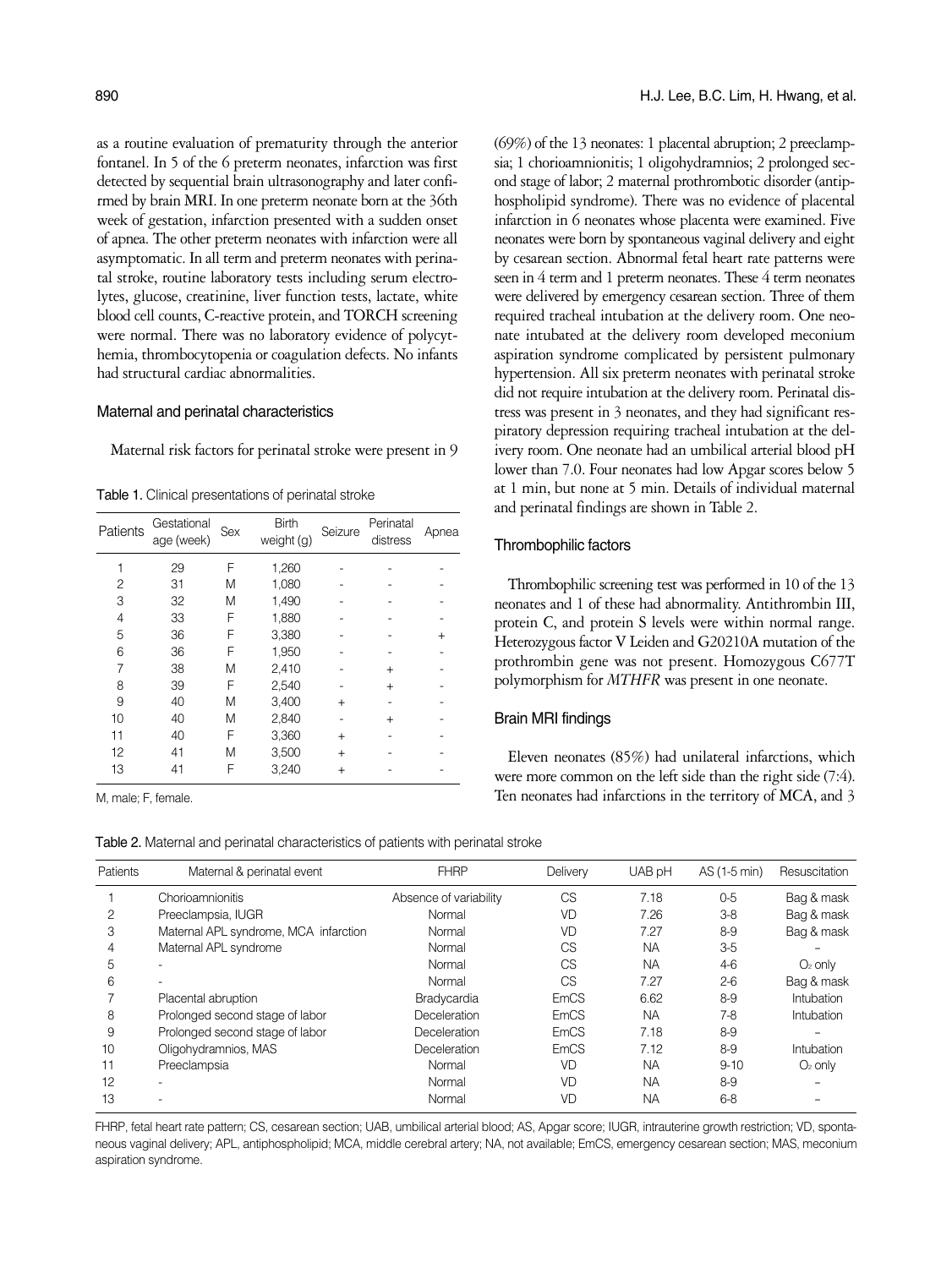neonates had borderzone infarctions between the anterior and middle cerebral artery. In 10 neonates who had infarctions in the territory of MCA, 2 neonates had the involvement of main branches, 5 of lenticulostriate branches, and 3 of cortical branches. Of 5 neonates with lenticulostriate branch infarctions, 3 were preterm neonates. Two neonates with the involvement of lenticulostriate branches showed infarctions in posterior limb of internal capsule. Involvement of cortical branches was present in 3 full term neonates and borderzone infarction in 3 preterm neonates (Table 3).

#### Electroencephalography

EEGs were recorded in 11 neonates. In 6 of the 7 term neonates, EEG was completed between days 2 and 4 of life. The other underwent EEG on day 16 after being weaned off from a high-frequency oscillatory ventilator. In the 6 preterm neonates, EEG was performed between 37 and 39 postmenstrual

weeks after the infarction had been confirmed by brain MRI. Of these 11 neonates, 2 had a completely normal EEG, 7 had an abnormal background with epileptic discharges (3 on the right side, 2 on the left side and 2 bilateral). Two neonates had an abnormal background on the right or left side without epileptic discharges. Details of individual EEG findings are shown in Table 4.

#### Neurodevelopmental outcomes

Neurodevelopmental outcomes were assessed at 14 months to 6 yr old. No infants experienced seizures after the neonatal period. Nine infants achieved a normal neurodevelopmental outcome. Four infants had an abnormal neurologic outcome. One infant had spasticity of left leg at the age of 18 months. Two infants had definite hemiplegia in the right side, and 1 infant in the left side. These 4 infants with abnormal neurologic outcome showed a developmental delay in BSID-2.

Table 3. Magnetic resonance imaging findings of patients with perinatal stroke

| Patients             | Age at brain MRI | Infarction locus        | Cortex involvement     | Basal ganglia/Thalamus/PLIC involvement         |
|----------------------|------------------|-------------------------|------------------------|-------------------------------------------------|
|                      | PMA 35 week      | Lenticulostriate branch |                        | Both basal ganglia                              |
|                      | PMA 48 week      | Lenticulostriate branch |                        | Left basal ganglia, PLIC                        |
| 3                    | PMA 35 week      | Borderzone              | Left F, T              |                                                 |
| 4                    | PMA 40 week      | Lenticulostriate branch |                        | Right basal ganglia                             |
| 5                    | Day 4            | <b>Borderzone</b>       | Left T                 |                                                 |
| 6                    | Day 9            | <b>Borderzone</b>       | Left F, P              |                                                 |
|                      | Day 4            | Cortical branch         | Bilateral P, T, Left F |                                                 |
| 8                    | Day 2            | Lenticulostriate branch |                        | Left basal ganglia                              |
| 9 <sup>Fig. 1</sup>  | Day 4            | Main branch (Left MCA)  | Left $F, P, T, O$      | Left basal ganglia, thalamus, internal capsule  |
| 10                   | Day 16           | Cortical branch         | <b>Right P</b>         |                                                 |
| 11                   | Day 3            | Main branch (Right MCA) | Right F, P, T, O       | Right basal ganglia, thalamus, internal capsule |
| 12                   | Day 3            | Cortical branch         | Left F, T              |                                                 |
| 13 <sup>Fig. 2</sup> | Day 2            | Lenticulostriate branch |                        | Right thalamus, PLIC                            |

PLIC, posterior limb of internal capsule; PMA, postmenstrual age; F, frontal; T, temporal P, parietal; O, occipital; MCA, middle cerebral artery.

| Patients | Age at EEG  | Background activity     | Epileptic discharges       | BSID-2 at 12 month | Neurodevelopmental outcome      |
|----------|-------------|-------------------------|----------------------------|--------------------|---------------------------------|
|          | PMA 37 week | Normal                  | <b>None</b>                | Normal             | Normal at CA 16 month           |
| 2        | PMA 39 week | Bilateral               | Bilateral spike/           | MDI < 70           | Right hemiplegia                |
|          |             | suppressed BA           | sharp wave                 | PDI<70             | at CA 22 month                  |
| 3        | <b>NA</b>   |                         |                            | Normal             | Normal at CA 26 month           |
|          | <b>NA</b>   |                         |                            | Normal             | Normal at CA 14 month           |
| 5        | Day 6       | Right suppressed BA     | Right spike/sharp wave     | Normal             | Normal at 4 yr                  |
| 6        | Day 10      | Left suppressed BA      | <b>None</b>                | Normal             | Normal at 35 month              |
|          | Day 4       | Bilateral suppressed BA | Bilateral spike/sharp wave | Normal             | Normal at 18 month              |
| 8        | Day 3       | Normal                  | <b>None</b>                | Normal             | Normal at 4 yr                  |
| 9        | Day 3       | Left suppressed BA      | Left spike/sharp wave      | PDI<70             | Right hemiplegia at 3 yr        |
| 10       | Day 17      | Right suppressed BA     | <b>None</b>                | Normal             | Normal at 14 month              |
| 11       | Day 4       | Right suppressed BA     | Right spike/sharp wave     | PDI<70             | Left hemiplegia at 18 month     |
| 12       | Day 3       | Left suppressed BA      | Left spike/sharp wave      | Normal             | Normal at 6 yr                  |
| 13       | Day 2       | Right suppressed BA     | Right spike/sharp wave     | PDI<70             | Left leg spasticity at 18 month |
|          |             |                         |                            |                    |                                 |

Table 4. Electroencephalography findings and neurodevelopmental outcomes of patients with perinatal stroke

BSID-2, Bayley Scales of Infant Development-2; PMA, postmenstrual age; CA, corrected age; BA, background activity; MDI, mental developmental index; PDI, psychomotor developmental index; NA, not available.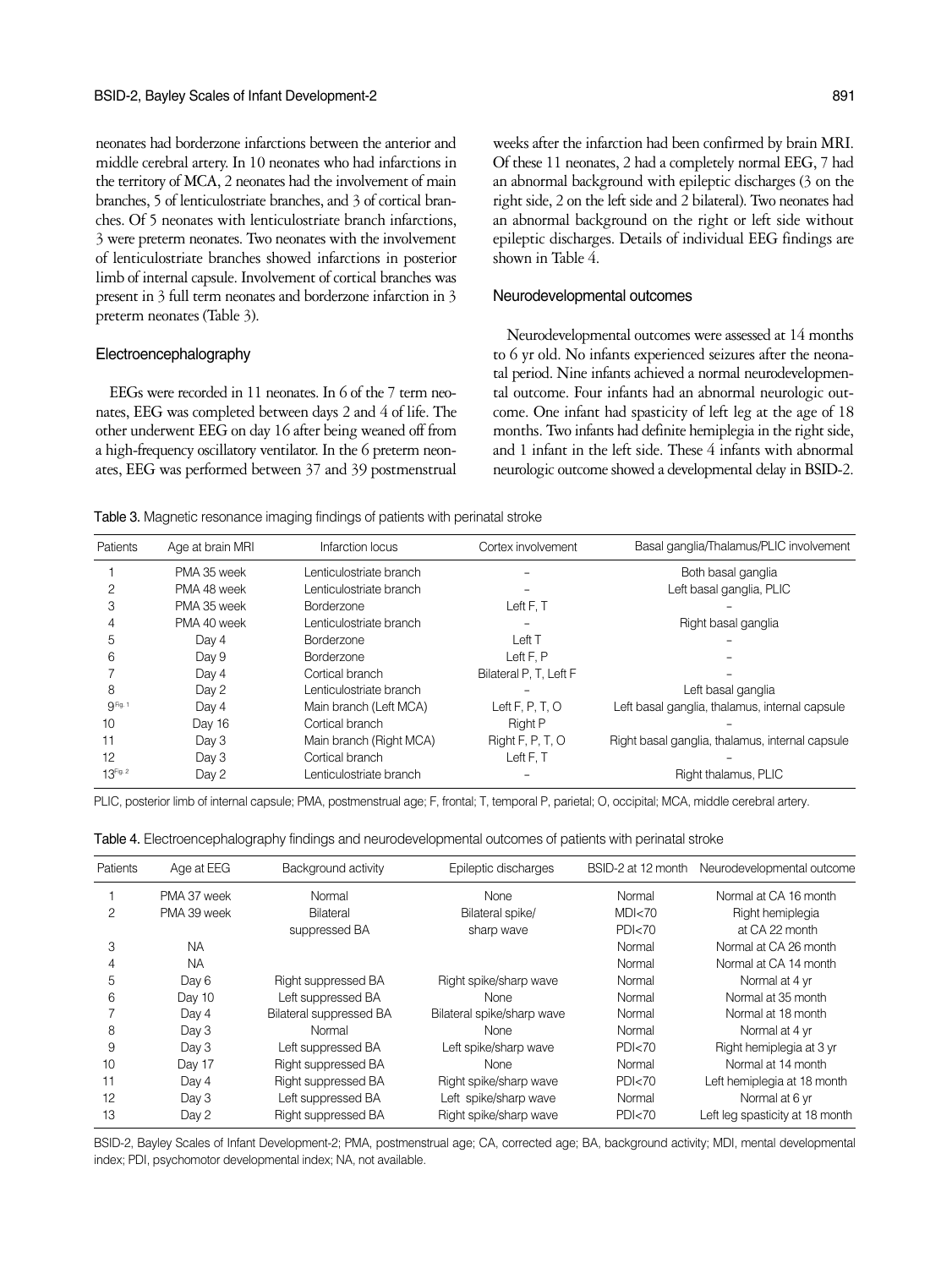Seizures were more common in infants with abnormal outcome. All 3 infants presenting with perinatal distress resulted in normal outcome. One infant with homozygous C677T polymorphism for *MTHFR* had abnormal outcome. All 3 preterm infants with borderzone infarction had normal outcome. The 4 full term neonates who had the involvement of main branches or posterior limb of internal capsule resulted in abnormal neurodevelopmental outcome. Abnormal background activity (either unilateral or bilateral) in the EEG was found in 9 neonates and 4 of these had a poor neurodevelopmental outcome.

# **DISCUSSION**

The present study is the first systematic study that shows clinical presentations and neurodevelopmental outcomes of perinatal stroke in Korea. Perinatal stroke occurs rarely and are unnoticed clinically resulting in delay in its diagnosis (8- 10). It is not easy to identify perinatal stroke unless neonates present with clinical seizure. Perinatal stroke was presented by seizure, apnea or respiratory distress requiring ventilatory support in term neonates, whereas preterm neonates were mostly asymptomatic in the present study. There is little literature available about perinatal stroke that is not associated with an intraventricular hemorrhage in the preterm infant. Benders et al. (11) found that lenticulostriate infarction appeared to be especially common in the preterm population, whereas cortical infarction were uncommon in their cohort. In the present study, no preterm neonate was involved with

main branch or cortical branch infarction. All preterm neonates had lenticulostriate branch or borderzone infarction, and their neurodevelopmental outcomes were all favorable. The 4 full-term neonates who had the involvement of main branches or posterior limb of internal capsule resulted in abnormal neurodevelopmental outcome.

Brain MRI provides more details about distinct localization, extension of lesion and noninvasive evaluation of vascular integrity by magnetic resonance angiography. It is undoubtedly more sensitive method for predicting long term neurodevelopmental outcome than Apgar score or neonatal encephalopathy severity staging (2, 7, 11). Furthermore, MRI with diffusion weight image and apparent diffusion coefficient (ADC) measurements was very helpful for confirming tentative diagnosis in the first few days of life in our case series (Figs. 1, 2). Diffusion-weighted imaging can show early changes in the reduction of diffusivity at the cellular level that are undetectable by any other imaging modality in the hyperacute stage of infarction (13-16). Diffusion weight image has been found to increase the sensitivity of detecting neonatal strokes compared with conventional MRI.

The concomitant involvement of the cortex, basal ganglia, thalamus and internal capsule by infarction in main cerebral branch has been associated with poor neurodevelopmental outcome (17). In the present study, 4 infants who had involvement of main branch or posterior limb of internal capsule, had hemiplegia or spasticity and concurrent EEG abnormalities. Mercuri et al. (18) found that an infarction involving the internal capsule predicts the development of hemiplegia, whereas predictions based on involvements of other regions are less reliable. They suggested that internal capsule plays an



Fig. 1. Brain MRI findings of patient 9. (A) Axial diffusion-weighted image showing hyperintensity in the territory of left middle cerebral artery. (B) MR angiography demonstrates loss of flow distal to the left middle cerebral artery bifurcation.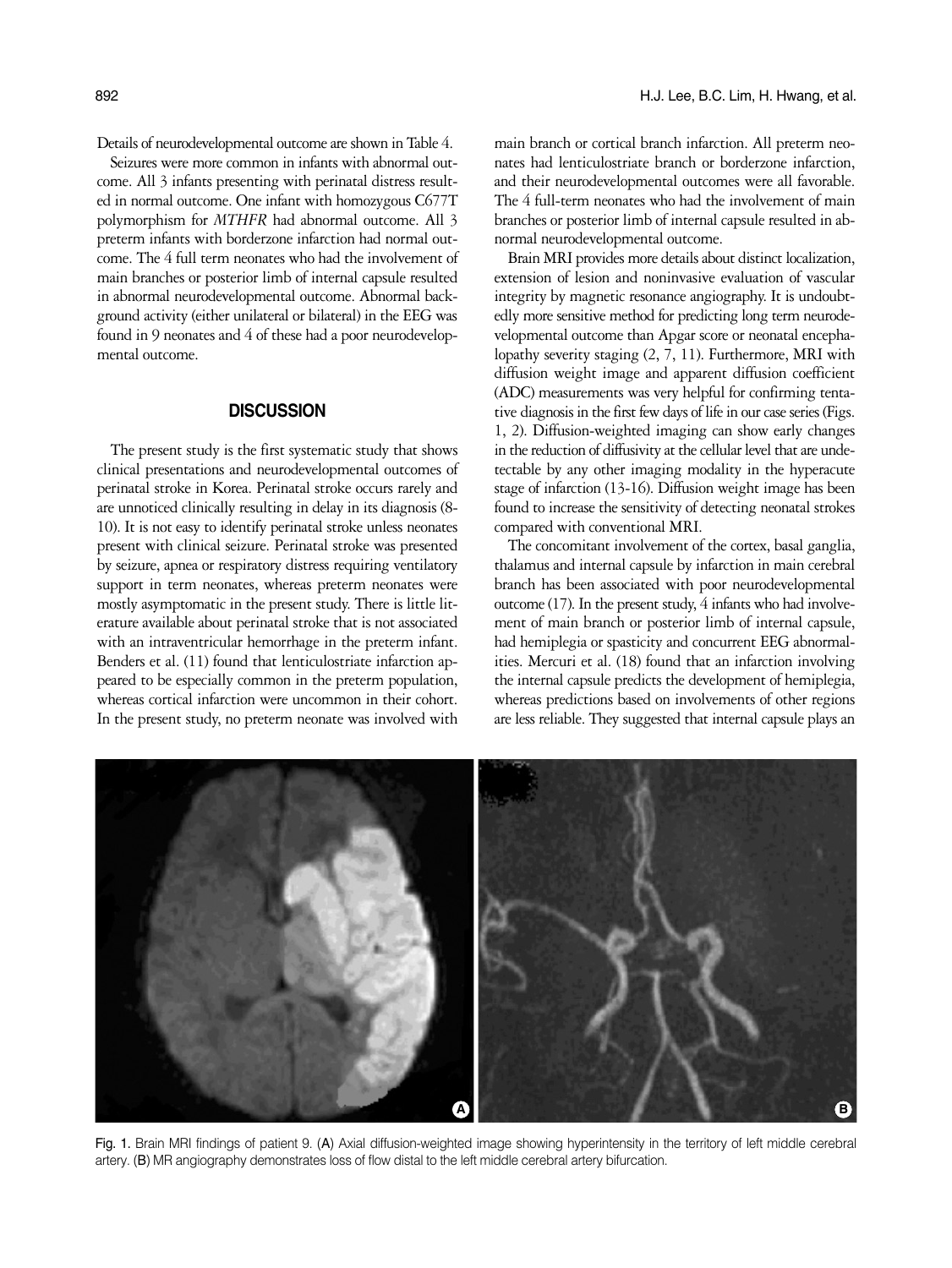

Fig. 2. Brain MRI finding of patient 13. Axial diffusion-weighted image showing hyperintensity in right thalamus and posterior limb of internal capsule.

important role in the prognosis of motor outcome in patients with perinatal lesions. De Vries et al. (19) suggested asymmetrical myelination of the posterior limb of the internal capsule on brain MRI is an early predictor of hemiplegia. The absence of myelination in the posterior limb of the internal capsule, as a marker of Wallerian degeneration of corticospinal tracts, appears to be correlated with abnormal EEG findings and motor impairments in the extremities. Ten (77%) infants had infarctions in the distribution of the MCA, and left side was more common accounting for two thirds. These findings are consistent with those of a previous study which found that neonatal cerebral infarction occurs more commonly in the left cerebral hemisphere and in the distribution of the MCA (20). This predominance of left-sided lesions may be caused by vascular asymmetry due to patent ductus arteriosus (21).

Neonatal seizure is a common clinical finding that triggers recognition of perinatal stroke in term infants. In the present study, 2 of the 3 neonates who experienced seizure had an abnormal neurodevelopmental outcome. Other reports have also suggested that concurrent seizure during the neonatal period is associated with an unfavorable neurodevelopmental outcome in patients with perinatal stroke (22).

Inherited coagulation abnormalities may lead to adverse maternal and fetal events through thrombosis at the placenta (23-25). Thrombosis on the maternal side may lead to preeclampsia and intrauterine growth restriction, whereas on the fetal side it is a possible source of emboli that can bypass the hepatic and pulmonary circulations and reach the fetal brain. Recent evidence suggests that thrombophilias, including heterozygous factor V Leiden, prothrombin gene mutation, and

homozygous C677T polymorphism for *MTHFR* may also play a causative role in perinatal stroke (26, 27). Phospholipids are required for the activations of protein C and the coagulation pathway. Anti-phospholipid antibodies, including lupus anticoagulant and anticardiolipin antibody, interfere with normal coagulation and may be a risk factor for perinatal stroke (28). There were no inherited coagulation abnormalities found in our patients except for a single case with homozygous C677T polymorphism for *MTHFR*.

EEG is a useful and sensitive tool for evaluating the degree of neurological damage in perinatal stroke (29). Mercuri et al. (17) suggested that early neonatal EEG was a prognostic indicator of motor outcome. In their study, the abnormal background was associated with abnormal motor outcome whereas other EEG abnormalities such as epileptic discharges in the presence of a normal background were not associated with abnormal outcome. In the present study, abnormal background activity (either unilateral or bilateral) was found in 9 neonates and 4 of these had a poor neurodevelopmental outcome. The EEG data was not very informative in the preterm neonates possibly as they were obtained rather late and electrical seizure activity is not absolutely considered as abnormal in preterm neonates.

Several limitations are noted in our current study, mainly due to its limited subject size and retrospective nature. Regardless of these limitations, however, it is believed that this case series may be able to add some valuable information to rare perinatal stroke that have not been well described in Korea. Finally this study may assist physicians predicting long-term prognosis and planning rehabilitative care for the neonates with perinatal stroke.

# **REFERENCES**

- 1. Lee J, Croen LA, Backstrand KH, Yoshida CK, Henning LH, Lindan C, Ferriero DM, Fullerton HJ, Barkovich AJ, Wu YW. *Maternal and infant characteristics associated with perinatal arterial stroke in the infant. JAMA 2005; 293: 723-9.*
- 2. Boardman JP, Ganesan V, Rutherford MA, Saunders DE, Mercuri E, Cowan F. *Magnetic resonance image correlates of hemiparesis after neonatal and childhood middle cerebral artery stroke. Pediatrics 20- 05; 115: 321-6.*
- 3. Sreenan C, Bhargava R, Robertson CM. *Cerebral infarction in the term newborn: clinical presentation and long-term outcome. J Pediatr 2000; 137: 351-5.*
- 4. Wu YW, March WM, Croen LA, Grether JK, Escobar GJ, Newman TB. *Perinatal stroke in children with motor impairment: a population-based study. Pediatrics 2004; 114: 612-9*.
- 5. Ricci D, Mercuri E, Barnett A, Rathbone R, Cota F, Haataja L, Rutherford M, Dubowitz L, Cowan F. *Cognitive outcome at early school age in term-born children with perinatally acquired middle cerebral artery territory infarction. Stroke 2008; 39: 403-10.*
- 6. McLinden A, Baird AD, Westmacott R, Anderson PE, deVeber G.